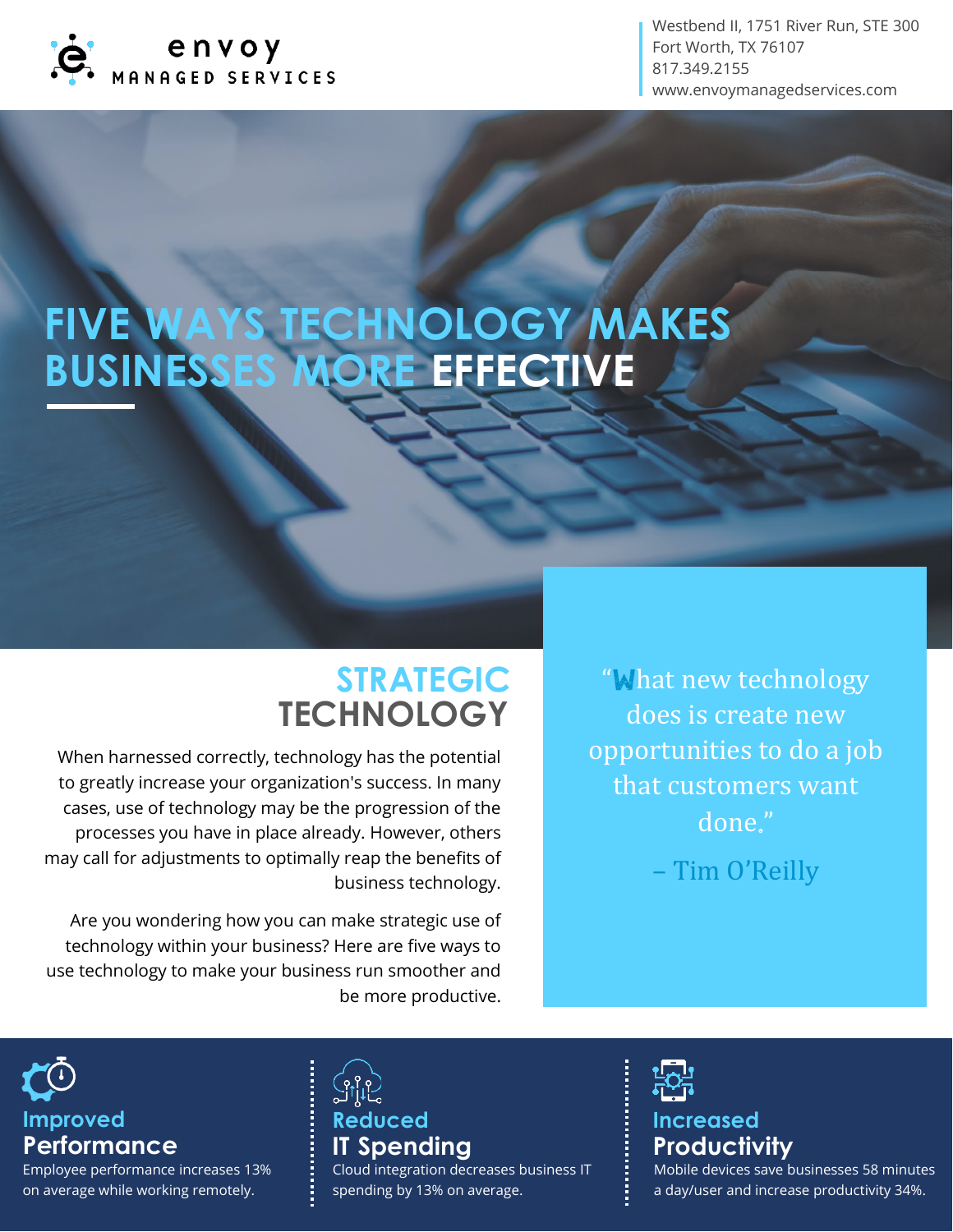

Westbend II, 1751 River Run, STE 300 Fort Worth, TX 76107 817.349.2155 www.envoymanagedservices.com

#### **FIVE WAYS TECHNOLOGY MAKES BUSINESSES MORE EFFECTIVE**

Don't worry, these ideas will help you achieve more with less. "I am not tech savvy," you say? Relax, these ideas are simplified to help you get started, quick and painless.

> There is a saying that business owners fall into two categories — those who have lost data and those who will. Accidents happen, computers are damaged, employees turn over, employees click on ransomware, and natural disasters often occur with little warning. Add in data privacy requirements from government regulations and storage isn't as simple as using your hard drive anymore. Cloud computing offers a centralized, scalable data storage, that is accessible anytime, anywhere, from any connected device and provides real time offsite back-up capabilities.

One of the great benefits of technology is the ability for small business owners to create fully functional mobile offices. The cloud fits in perfectly with this because it allows your employees to access and sync their data from wherever they are, allowing them to take their office with them whenever they travel. Virtual phone systems like VOIP and other teleworking solutions also are easier to manage than their traditional counterparts saving your IT department's time.



Sluggish performance affects productivity as users wait for the system to respond or for files to upload or download over the network. Although it may seem minimal at first, lost time really adds up fast. Modern networks allow you prioritize the traffic flow over the network, so business critical applications and systems always have the bandwidth needed to operate smoothly. Certain parts of the day busier than others? Establish traffic controls that shape your traffic and prevent high bandwidth apps like streaming video from utilizing bandwidth during peak times.

Cloud integration is a system of tools and technologies that connect various applications, systems, repositories, and IT environments for the real-time exchange of data and processes. Once combined, the data and integrated cloud services can then be accessed by multiple devices over a network or via the internet. Utilizing cloud integration businesses have improved their operational efficiency, internal communication, customer retention through better service and support, increased their ability to scale their operations.











COLLABORATION **COLLABORATION ENABLE** 

**IMPROVED SECURITY**

**FLEXIBLE WORK ENVIRONMENTS**

ENVIRONMENTS FLEXIBLE WORK

**FILE STORAGE**

FILE STORAGE

**INCREASED ACCESS**

**INCREASED**